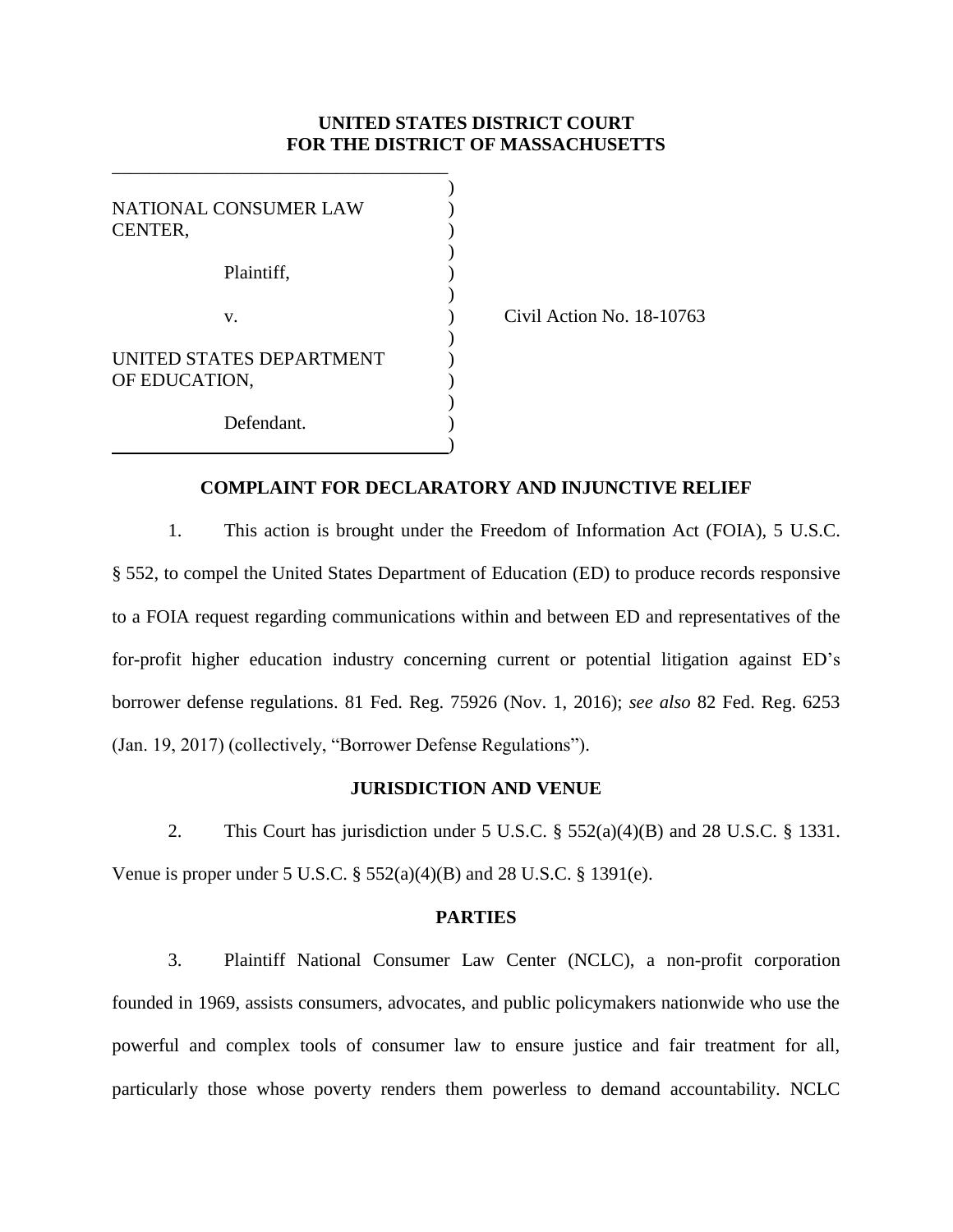regularly issues reports, books, and newsletters on consumer issues, including student loan law, which are distributed to consumers, lawyers, academics, and other interested parties. NCLC also houses the Student Loan Borrower Assistance Project (SLBA), which focuses on providing information about student loan rights and responsibilities for borrowers and advocates. SLBA also seeks to increase public understanding of student lending issues and to identify policy solutions to promote access to education, lessen student debt burdens, and make loan repayment more manageable. NCLC's principal place of business is located at 7 Winthrop Square, Boston, Massachusetts, 02110-1245.

4. Defendant ED is an agency of the federal government of the United States and has possession of and control over the records plaintiff seeks.

#### **FACTS**

#### **Borrower Defense Regulations and Related Litigation**

5. In November 2016, ED promulgated the Borrower Defense Regulations to, *inter alia*, "specify the conditions and processes under which a borrower may assert a defense to repayment of a Direct Loan." Those regulations also included other important student protections, such as a provision conditioning school participation in the Title IV federal student aid program on agreement not to use certain types of predispute arbitration clauses and class action waivers, and a provision ensuring loan relief for students whose schools close before they complete their program.

6. On June 16, 2017, ED postponed the July 1, 2017, effective date of the Borrower Defense Regulations, citing pending litigation challenging the regulations in *California Association of Private Postsecondary Schools v. DeVos*, No. 1:17-cv-00999 (D.D.C. May 24, 2017) (*CAPPS*). 82 Fed. Reg. 27621 (June 16, 2017).

2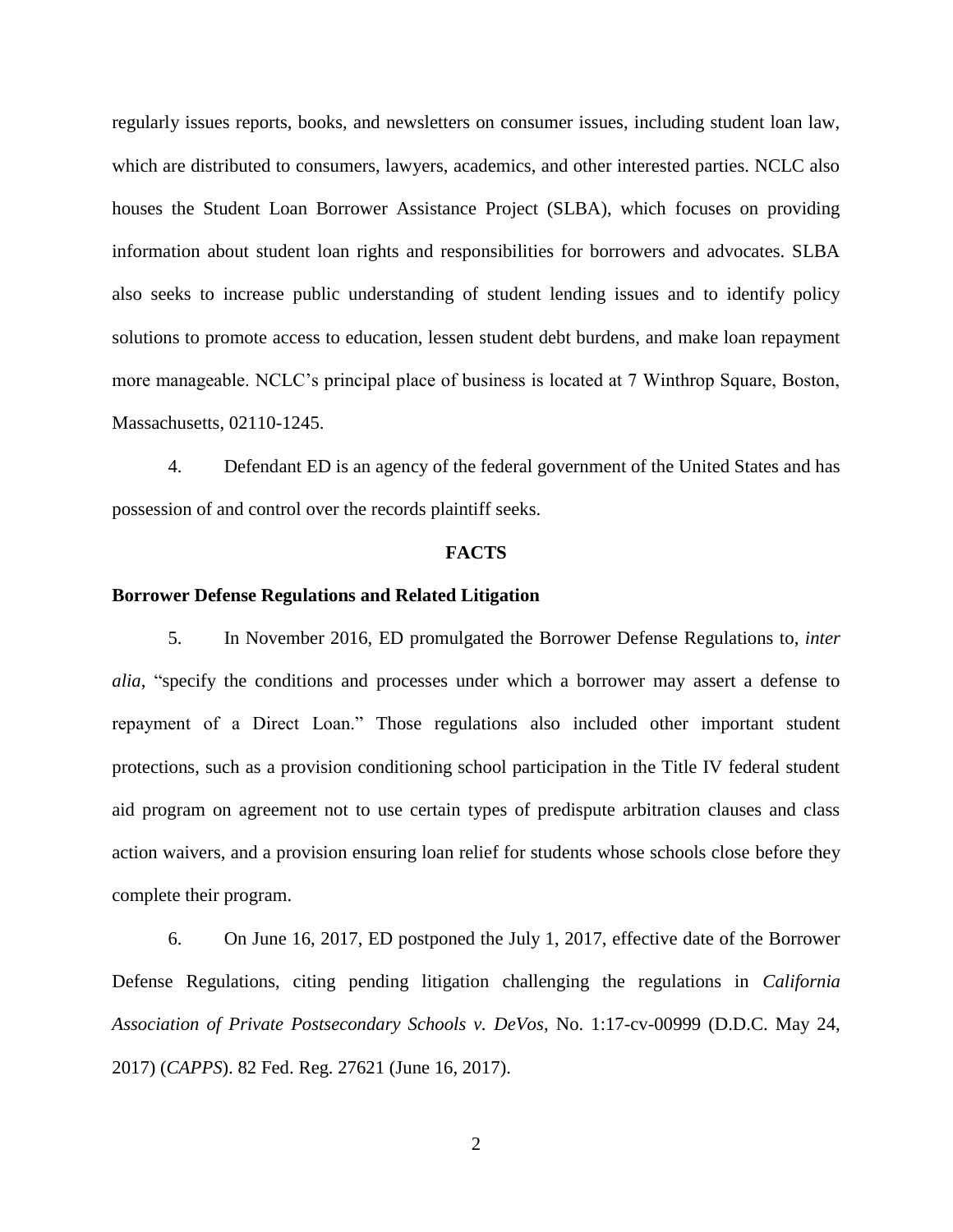7. Following ED's postponement of the Borrower Defense Regulations, individual borrowers and several state attorneys general filed lawsuits challenging this delay—and subsequent delays—arguing that ED improperly relied on *CAPPS* to undo the Borrower Defense Regulations. *See Bauer v. DeVos*, No. 17-cv-1330 (D.D.C. July 6, 2017); *Massachusetts v. U.S. Dep't of Education*, No. 17-cv-1331 (D.D.C. July 6, 2017).

# **NCLC's FOIA Request**

8. On June 30, 2017, NCLC submitted a FOIA request via email requesting:

[A]ny and all communications between the dates of January 21, 2017 to June 15, 2017, that discuss, describe, refer to, or otherwise reference the lawsuit, *California Association of Private Postsecondary Schools v. Betsy DeVos*, No. 1:17-cv-00999 (D.D.C. May 24, 2017), or any potential litigation regarding the Borrower Defense Regulations[.]

9. NCLC stated the request included, without limitation, communications on the topic described that originated from, were directed to, or referred to the following persons:

- a. ED employees: James Manning, Robert Eitel, Justin Reamer, Andrew Kossack, Lynn Mahaffie, Kathleen Smith, Josh Venable, Steven Menashi, Phil Rosenfeld, Elizabeth McFadden, or Jenny Prescott;
- b. CAPPS employees: Robert Johnson or Keith Zakarin;
- c. CAPPS attorneys: Boris Bershteyn, Gregory Bailey, Clifford Sloan, Caroline Van Zile, or Robert L. Shapiro;
- d. Career Education Colleges and Universities employees: Steve Gunderson, Michael Dakduk, Melanie Young, or Allison Brown.

10. By email dated December 7, 2017, ED provided a final response to the FOIA request. ED provided 121 pages of responsive documents, withholding certain portions of the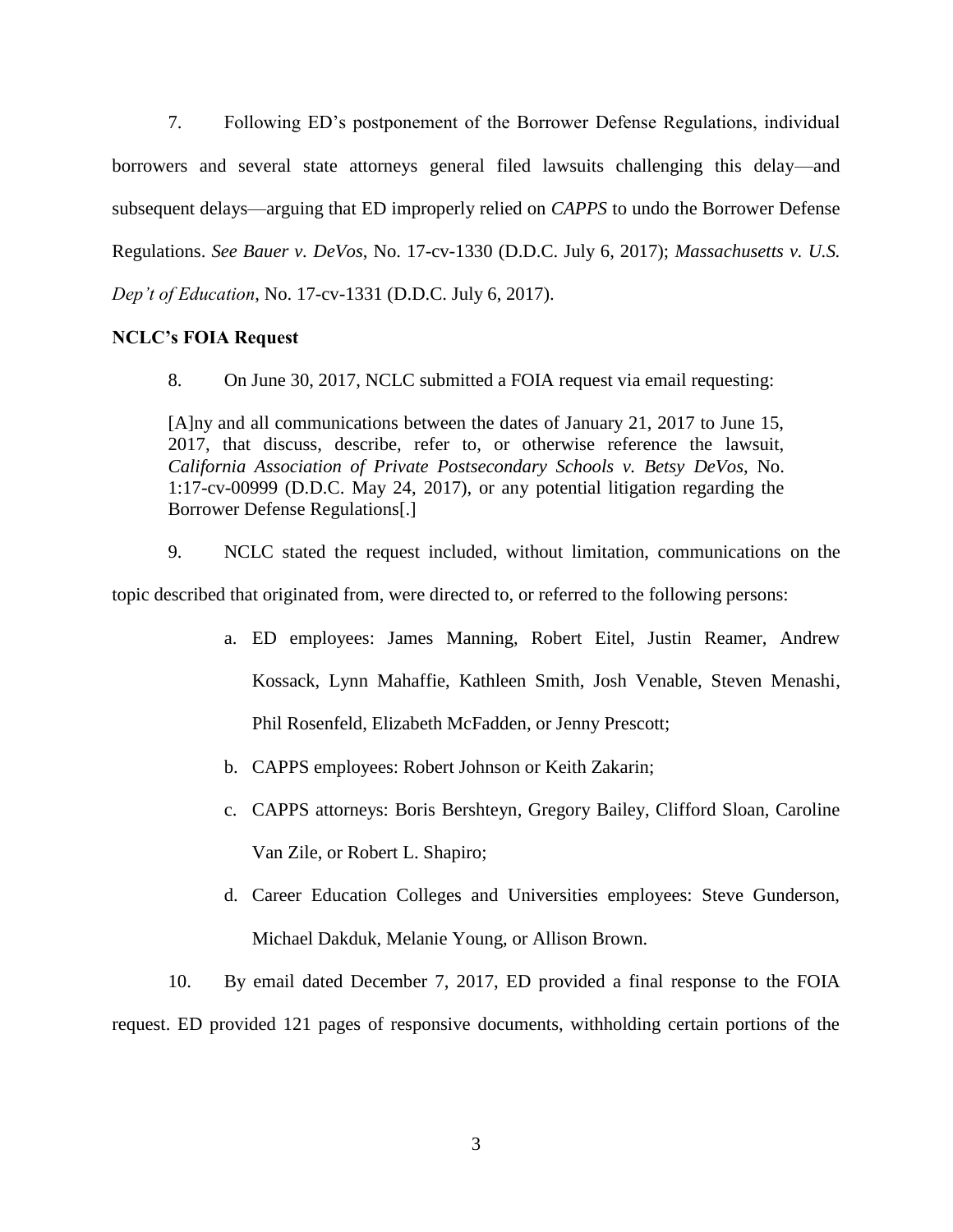documents under FOIA exemptions 5 and 6. As to its withholding under exemption 5, ED stated that the withheld information was protected by the government's deliberative process privilege.

11. By email sent January 10, 2018, NCLC appealed ED's partial denial of NCLC's FOIA request. Specifically, NCLC appealed ED's final response for failure to conduct an adequate search for responsive records and for improperly relying on exemption 5 to withhold certain information from the responsive documents.

12. In arguing ED failed to conduct an adequate search, NCLC identified at least one specific document ED produced in litigation over the Borrower Defense Regulations that had not been produced in response to NCLC's FOIA request and was clearly responsive to the FOIA request.

13. By letter dated January 11, 2018, ED acknowledged receipt of NCLC's administrative appeal.

14. Under 5 U.S.C. § 552(a)(6)(A)(ii), ED had 20 working days to respond to NCLC's administrative appeal. To date, NCLC has not received a determination of its administrative appeal.

# **FIRST CAUSE OF ACTION (FOIA – Failure to Conduct an Adequate Search for Records)**

15. Pursuant to 5 U.S.C. § 552(a)(6)(C)(i), NCLC has exhausted all administrative remedies with respect to this FOIA request.

16. NCLC has a statutory right under FOIA, 5 U.S.C. § 552(a)(3)(C), to an adequate search for the records it requested and to the release of any non-exempt records identified in that adequate search. No legal basis exists for ED's failure to search adequately for the records NCLC seeks.

4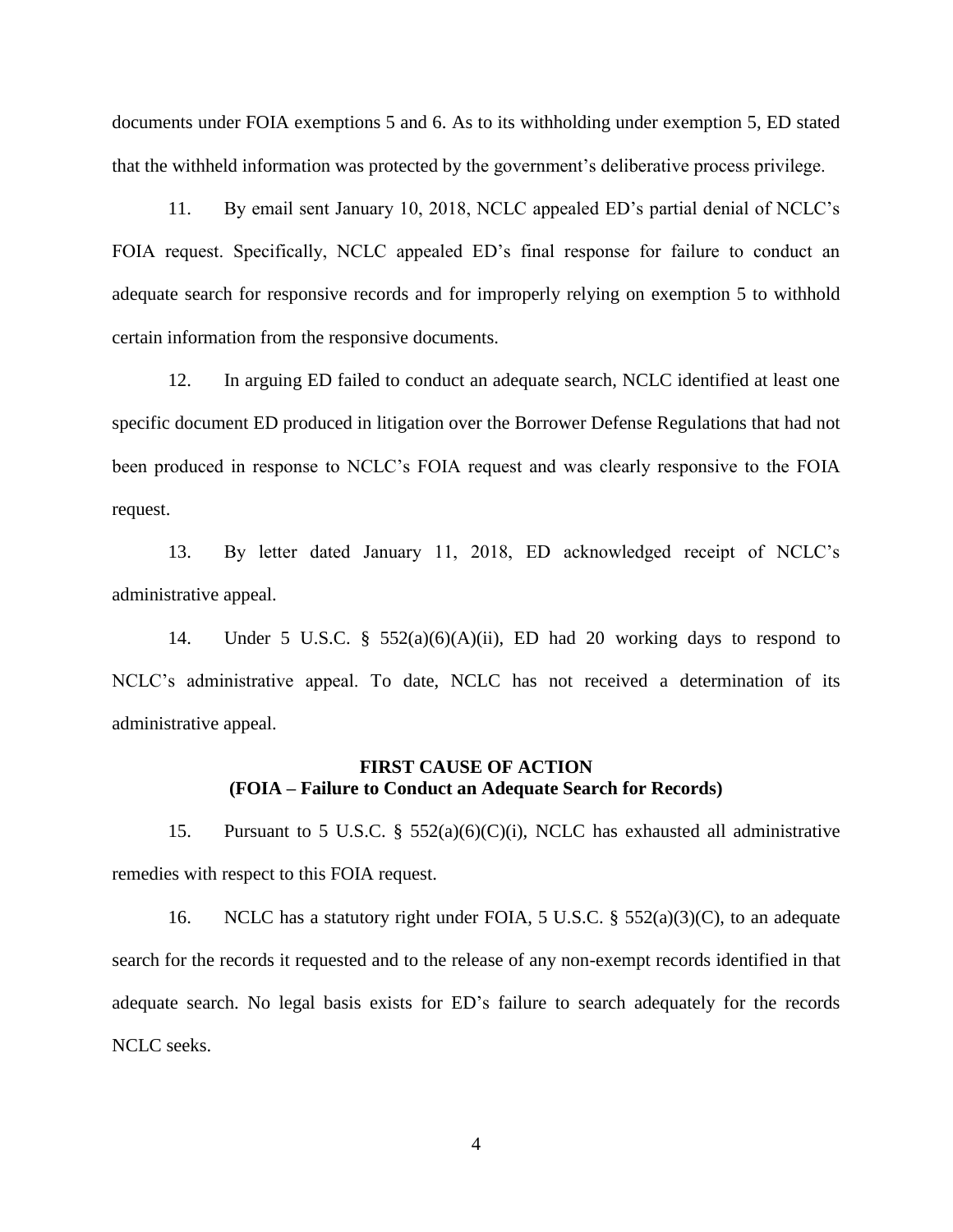# **SECOND CAUSE OF ACTION (FOIA – Failure to Disclose Responsive Records)**

17. Pursuant to 5 U.S.C. §  $552(a)(6)(C)(i)$ , NCLC has exhausted all administrative remedies with respect to this FOIA request.

18. NCLC has a statutory right under FOIA, 5 U.S.C. § 552(a)(3)(A), to the records it requested, and there is no legal basis for ED's failure to disclose the unproduced records in full and the portions of produced records that were withheld under exemption 5. FOIA also requires agencies to release "[a]ny reasonably segregable portion of a record," 5 U.S.C. § 552(b), and ED has not fulfilled its segregability obligation.

# **PRAYER FOR RELIEF**

WHEREFORE, plaintiff requests that this Court:

(1) Declare that ED's search was inadequate and its withholding of the requested records is unlawful;

(2) Order ED to undertake an additional search for responsive records;

(3) Order ED to make the requested records available to plaintiff at no cost and without delay;

(4) Award plaintiff its costs and reasonable attorneys' fees pursuant to 5 U.S.C.  $§ 552(a)(4)(E);$  and

(5) Grant such other and further relief as this Court may deem just and proper.

5